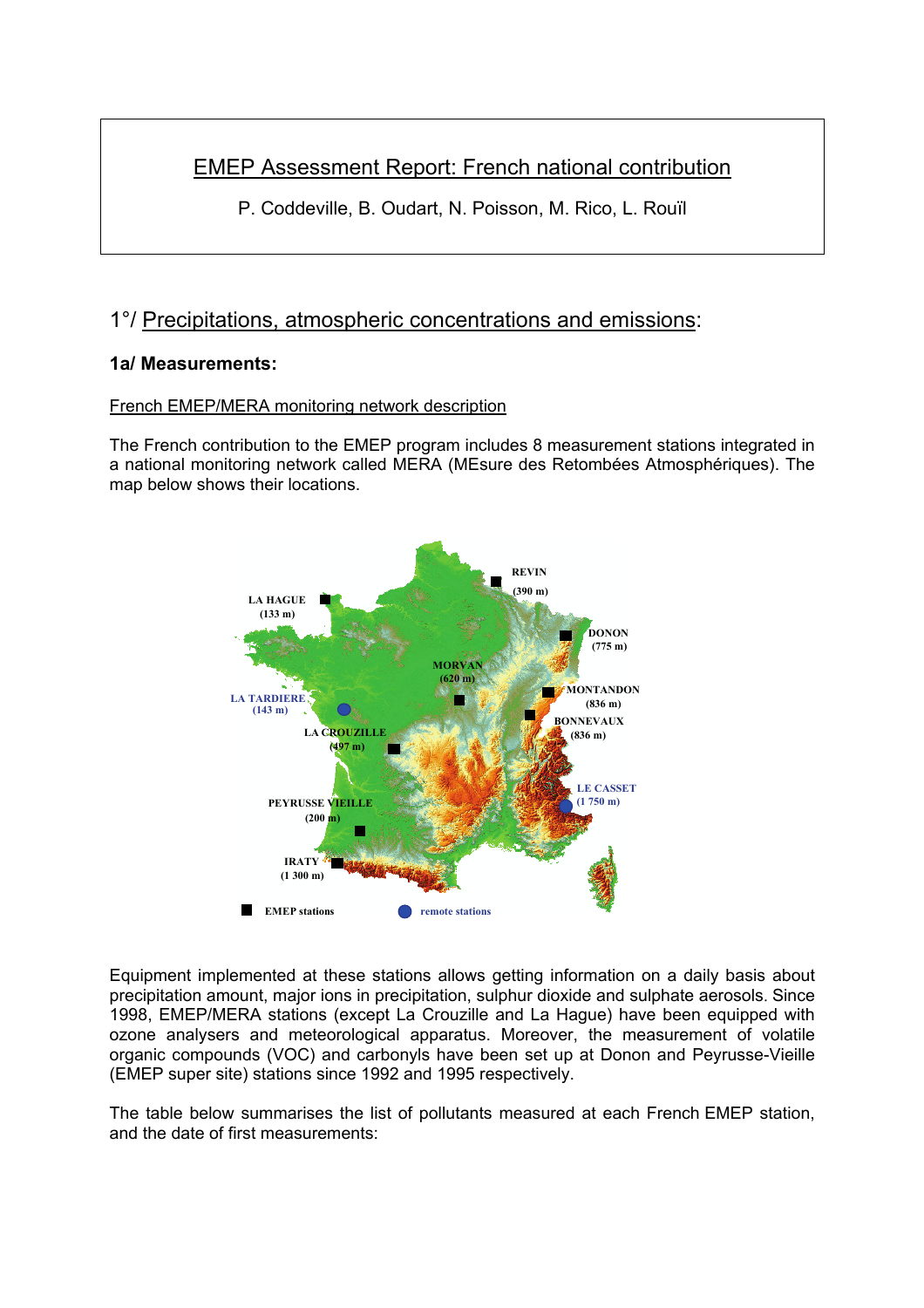| <b>Station</b>                  | precipitation <sup>(1)</sup> | SO <sub>2</sub> | S (part) | O <sub>3</sub> | <b>VOC</b> | carbonyls | meteorology <sup>(2)</sup> |
|---------------------------------|------------------------------|-----------------|----------|----------------|------------|-----------|----------------------------|
| <b>EMEP</b> stations            |                              |                 |          |                |            |           |                            |
| Bonnevaux $(3)$                 | 01/1990                      | 01/1990         | 01/1990  | 01/1995        |            |           |                            |
| Donon                           | 01/1990                      | 01/1990         | 01/1990  | 09/1988        | 09/1992    | 06/1993   | 09/1988                    |
| Iraty                           | 01/1990                      | 01/1990         | 01/1990  | 03/1998        |            |           | 01/2000                    |
| La Crouzille                    | 01/1978                      | 01/1978         | 01/1978  |                |            |           |                            |
| La Hague                        | 01/1978                      | 01/1978         | 01/1978  |                |            |           |                            |
| Montandon                       | 03/1998                      | 03/1998         | 03/1998  | 04/1998        |            |           | 09/1998                    |
| Morvan                          | 01/1990                      | 01/1990         | 01/1990  | 01/1998        |            |           | 11/1998                    |
| Peyrusse-Vieille                | 01/1995                      | 01/1995         | 01/1995  | 01/1995        | 07/1999    | 04/2000   | 02/1999                    |
| Revin                           | 01/1990                      | 01/1990         | 01/1990  | 01/1990        |            |           | 03/1999                    |
| <b>Remote national stations</b> |                              |                 |          |                |            |           |                            |
| Le Casset                       | 01/1990                      | 01/1990         | 01/1990  | 01/1997        |            |           | 09/1998                    |
| La Tardière                     | 07/2001                      | 07/2001         | 07/2001  | 07/2001        | 07/2001    | 06/2002   | 07/2001                    |

(1) pH, conductivity, CI, NO<sub>3</sub>, SO<sub>4</sub><sup>2</sup>, Na<sup>+</sup>, Ca<sup>2+</sup>, K<sup>+</sup>, NH<sub>4</sub><sup>+</sup>, Mg<sup>2+</sup>

(2) pressure, temperature, Humidity, precipitation amount, wind, solar radiation

(3) Stopped in 1998

### Behaviour and trends of measured pollutants (precipitation,  $SO<sub>2</sub>$ ,  $S<sub>part</sub>$ , VOC):

## **Sulphur compounds in air and aerosol**

#### SO<sub>2</sub> in air

The concentrations of sulphur dioxide have significantly declined during the nineties, reflecting the decreasing of  $SO<sub>2</sub>$  emissions in France and in Europe. This significant trend is very similar for all French EMEP stations and more particularly for the two oldest stations La Hague and La Crouzille started in 1978.

The annual mean concentrations were between  $2.5 - 8 \mu g.m^{-3}$  in the eighties and dropped to  $0.2 - 1$   $\mu$ g.m<sup>-3</sup> in the nineties. With the same sampling method it must be noted that the number of values below the analytical detection limit is increasing at most of the French sites. The maximum monthly mean concentrations were generally recorded in winter but some maximum values have been observed in spring or in summer.

The highest concentrations were observed in the Northeast of France. A study showed that these maxima occurred with air mass trajectories coming from central Europe for the eastern stations and South Europe for the southern stations.

#### **Sulphate in aerosol**

The concentrations of sulphate in aerosols declined in the nineties but not as significantly as that of SO<sub>2</sub>. The annual mean concentration amounted to  $1 - 1.2 \mu g.m^{-3}$  at the beginning of nineties and to  $0.4 - 0.6 \mu g.m^{-3}$  at the end. The annual variations were not prominent.

The decrease in emissions of sulphur in Western Europe from 1980 onwards has resulted in much larger decreases in observed concentrations of  $SO<sub>2</sub>$  in ambient air compared to the decrease in ambient  $SO_4$  aerosol concentrations. This result confirms the non-linearity between these two sulphur compounds identified by several authors.

#### **Precipitation**

The annual amount of precipitation in France ranges between 600 and 2300 mm, the maximum heights are regularly recorded in the Northeast of France but the amounts and intensity of precipitation time and spatial variations play an important role.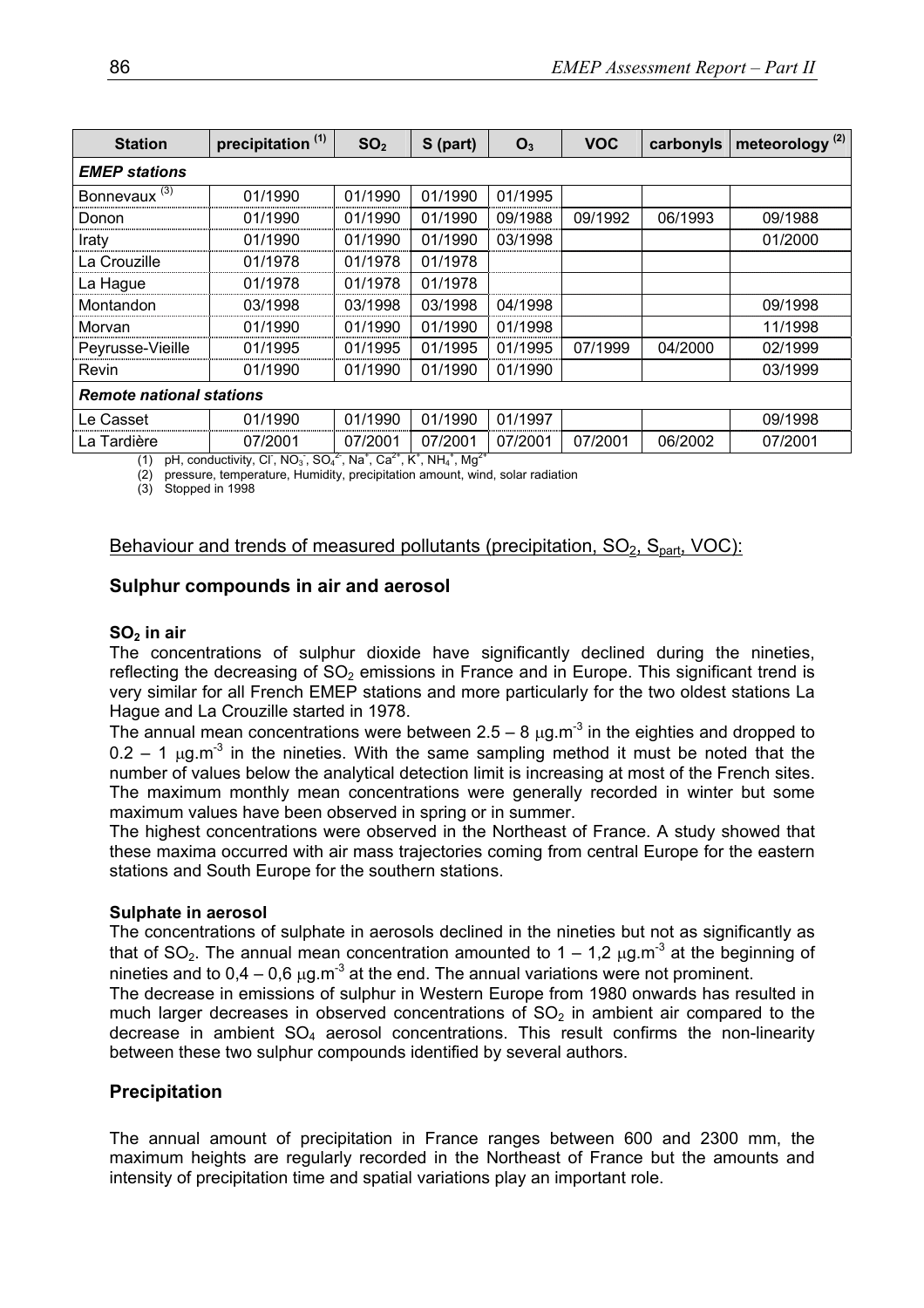The average pH for the nineties (see below) stood at 5.0 and the annual averages fluctuated between 4.7 and 5.5 according to the stations. The last five years of nineties were more acidic particularly in 1996 and 1998. The H<sup>+</sup> deposition was about 10 mg/m<sup>2</sup>/yr and fluctuated between 5 and 25 mg/m<sup>2</sup>/yr. Higher concentrations and deposition tended to occur in the East and the North of France. A slight increase of  $H<sup>+</sup>$  deposition (calculated for 100 mm rainwater) has been observed for the last five years of nineties and more particularly for the Northeast sites.



In rainwater, the nitrate concentrations did not vary strongly according the years, about 0.2-0.3 mgN/L. Nevertheless, a weak decrease was noted. Maximum concentrations and deposition (10 to 400 mgN/m²/year) were clearly situated in the North of France. The variations of ammonium concentrations were more pronounced, between 0.3 (at the present time) and 0.7 mgN/L (in the early nineties). The centre part of the North of France was also more exposed and deposition varied between 150 to 600 mgN/m²/year. About sulphates in precipitation, the concentrations have decreased slowly since the beginning of nineties (0.6 to 0.4 mgS/L). These concentrations have been very stable for 4-5 years like

the emissions. As indicators of a marine influence, the sodium and chloride concentrations and deposition are higher near the sea. They were extremely variable depending on the site and the year. The indicators of terrestrial dust, calcium, magnesium and potassium did not vary according to longitude and latitude. No clear trend was shown either for annual concentrations or deposition. Nevertheless, a larger frequency of Saharan events that lead to calcium depositions was observed.



*Concentration and deposition in four French sites since 1990 for NH4, SO4 and NO3*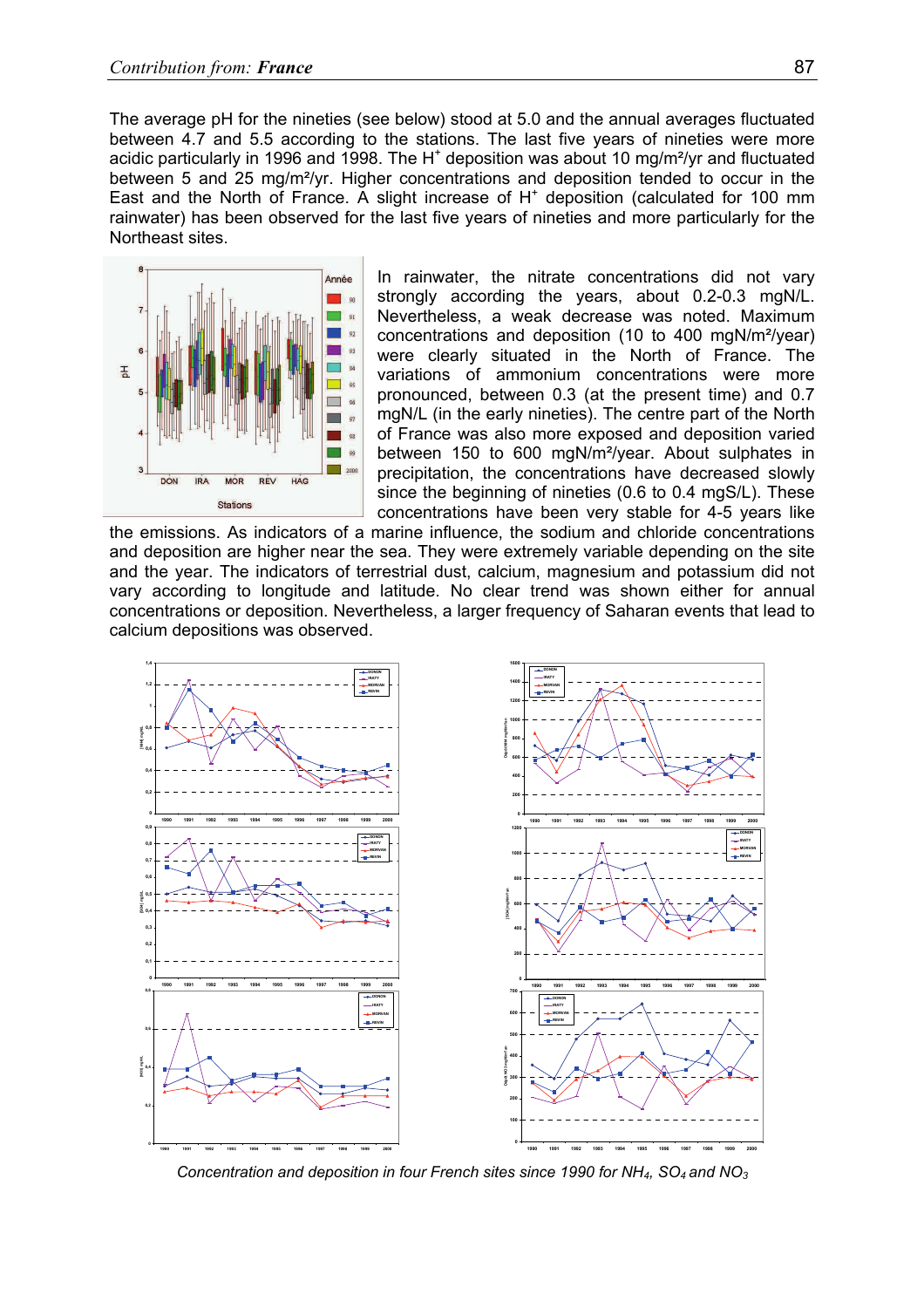## **Surface ozone**

Most of EMEP rural stations have been equipped in 1998. The ozone concentrations did not show any trend, but the ozone measurements at Donon and Revin, located in the eastern of France and started in 1995, could give a good idea of temporal variation.



*O3 monthly mean concentration in 1999* 

The annual mean concentrations were between 25 and 45 ppb. No concentration gradients were clearly identified from North to South. The highest values were observed in the mountainous sites (Iraty, Le Casset). Pollution roses established for all sites could not define any major direction of pollution episodes in France, as the typologies of the sites are all different and characteristic of meteorological influences. In most cases the daily maximum values (between 90 and 100 ppb) were observed in the sites situated in flat areas and during the summer period (June to August). The diurnal course of surface ozone levels were characterised by a minimum early in the morning and a maximum around 2 p.m. Some maximum values were observed during the night at the high altitude sites. This diurnal course is a function of site altitude.

The exceedances of the ambient air quality standard (55 ppb, 8 hours average) were rather frequent but the level requiring information to the public (90 ppb, one-hour average) has been exceeded only occasionally. No significant trends were observed at the French rural sites from the beginning of measurements. Inter-annual variability of ozone concentrations is assigned to the annual variation of photochemical activity.

# **Volatile organic and carbonyl compounds**

VOCs started to be sampled in 1992 and the carbonyls in 1993 at Donon. The analyses were under the responsibility of NILU until 1996. Since 1997, the laboratory of the Ecole des Mines De Douai has carried out the analyses.

A new station in the southern part of France was started in 1997 and a third in 2001 in the western part of the country. The concentrations were higher in the Mediterranean site by one order of magnitude varying from tenths of ppb up to several ppb. Among the VOCs measured the average volumetric composition is the following: alkanes 55%, alkenes 12%, aromatics 13%, alkynes 5%, isoprene 12%. Monthly mean of concentrations were higher in winter for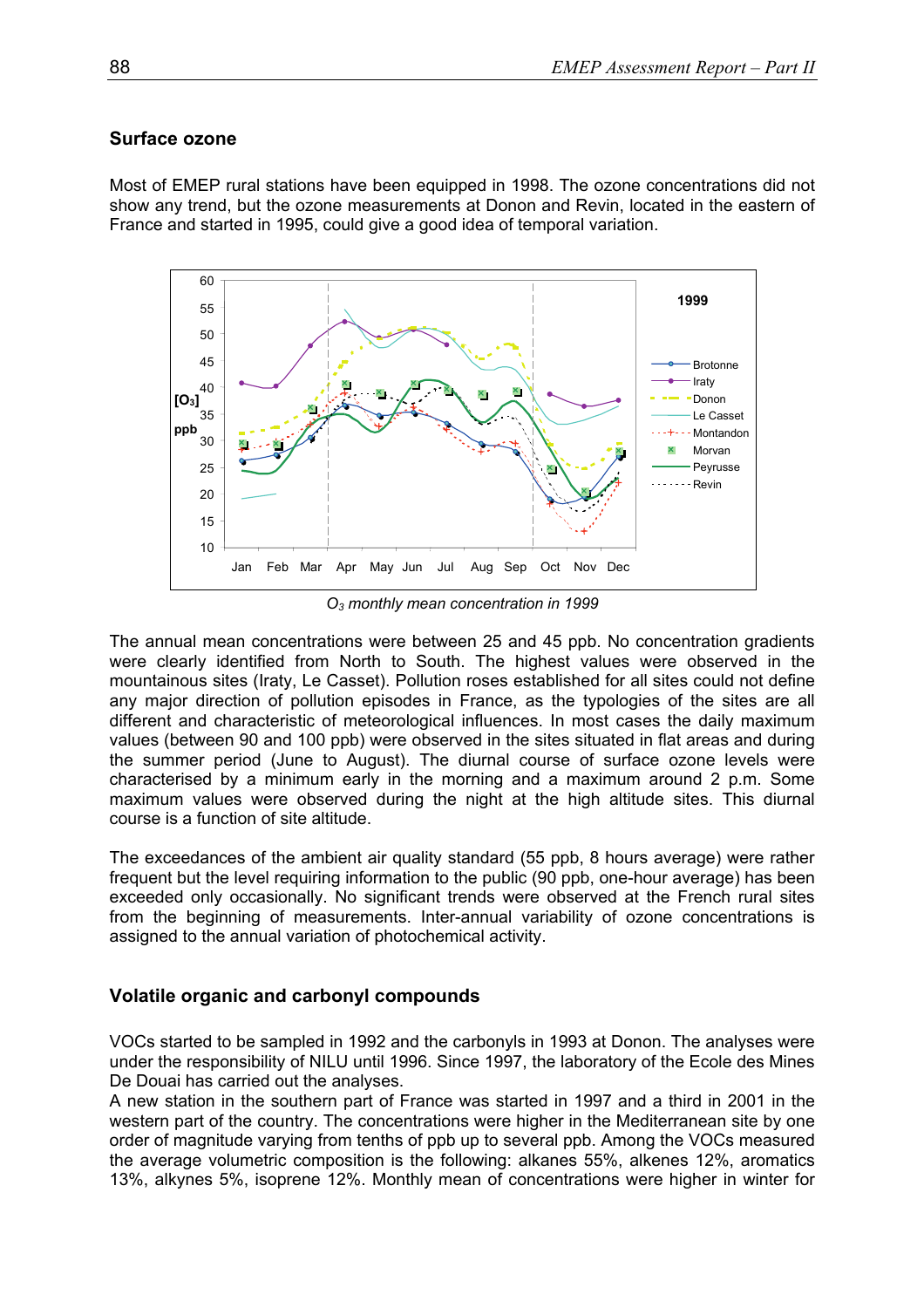all components except isoprene (see below), for which the maximum of concentrations are observed in summer. The average concentration, based on monthly median, was about 18 ppbC (13 ppbC in summer and 22 ppbC in winter).

The average volumetric composition of carbonyl compounds was the following: acetone 40%, formaldehyde 19%, acetaldehyde 14% and ethylmethylketone 14%. The average concentration was about 5 ppbC (2.5 ppbC in winter and 8 ppbC in summer).



# **1b/ Emissions in France: trends by pollutant:**

#### $SO<sub>2</sub>$  emissions

 $SO<sub>2</sub>$  emissions, 610 kt in 2001, fell by 54% between 1990 and 2001 (compared to -81%) between 1980 and 2001). The reduction observed during the 1980s was due to a fall in fossil fuel use for energy production following implementation of the French nuclear energy programme and, to a lesser extent, energy conservation measures. More recently, this reduction has been the result of legislation being implemented with the aim of reducing the sulphur content of certain fossil fuels (heavy fuel oil, domestic heating fuel, diesel oil) combined with a switch from sulphur-intensive fuels to fuels with a low sulphur content or sulphur-free fuels, such as natural gas.

#### NOx emissions

NOx emissions, 1411 kt en 2001, fell by 26% between 1990 and 2001 (compared to -30% between 1980 and 2001), as a result of (i) catalytic converters being fitted to vehicles following the implementation of new vehicle standards, and (ii) developments in energy structure (implementation of the French nuclear energy programme) which occurred in other sectors for reasons similar to those explained in the above section dealing with  $SO_2$ .

#### $NH<sub>3</sub>$  emissions

NH<sub>3</sub> emissions, 779 kt in 2001, have barely changed since 1980. However, emissions observed in recent years are situated in the upper range of values recorded over the last 20 years. Farming activities (livestock waste and fertiliser use) are the main sources of emission (95%).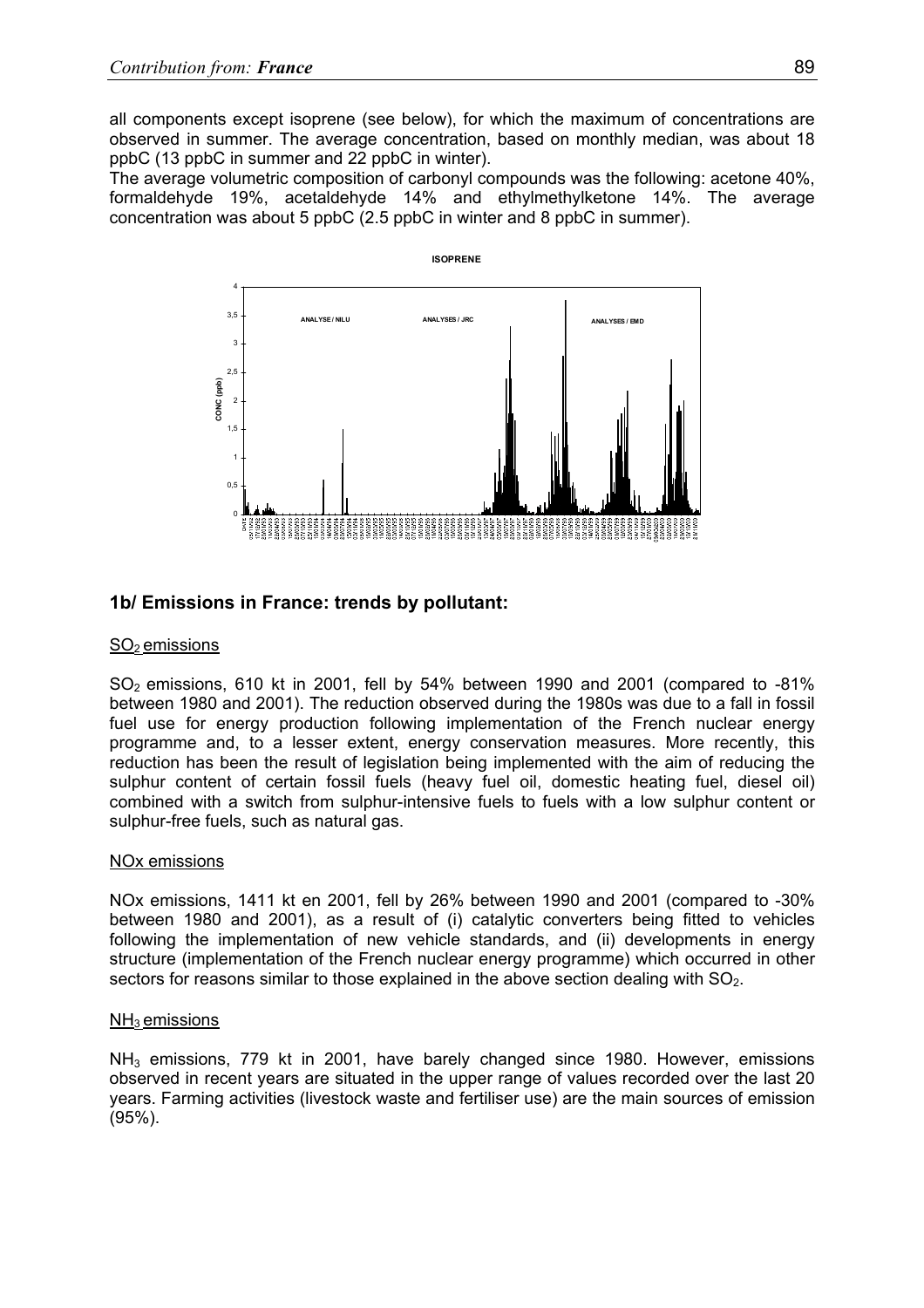## NMVOC emissions

NMVOC emissions, amounting to 1674 kt in 2001, fell by 38% between 1988 and 2001. This downward trend is a result of (i) a 62% reduction in emissions from the transport sector between 1988 and 2001 due to vehicles being fitted with catalytic converters and to a gradual increase in diesel-engine cars on the road (which are low in VOC emissions), and (ii) a fall of nearly 14% in emissions from solvent use.

### Heavy metals

Concerning those heavy metals covered by the 1998 Aarhus Protocol (Pb, Hg and Cd), there has been a fall in emissions since 1990. The trends recorded between 1990 and 2001 are as follows:

- $\sim$  -96% for **lead** as a result of the ban on the distribution of leaded petrol as of 2000 and, to a lesser extent in absolute terms, progress made in industrial processes.
- $\checkmark$  -49% for **mercury** as a result of a restriction on its use in various products and progress made in waste treatment processes (incineration).
- $\checkmark$  -34% for **cadmium** as a result of structural changes in energy consumption.

#### Persistent organic pollutants (POPs)

Concerning those persistent organic pollutants covered by the 1998 Aarhus Protocol (dioxins and furans, PAHs and HCBs), the trends recorded between 1990 and 2001 are as follows:

- 9 -75% for **dioxins and furans**. This downward trend is due to efforts made mainly in three sectors: waste incineration, energy processes in industry and combustion in manufacturing industries.
- $\checkmark$  -14% for **HAPs** as a result of a significant fall in wood consumption in the residential sector due to structural effects of the equipment used.
- $\checkmark$  +7% for HCBs. This upward trend is a result of an increase in production by metallurgy industries over the last 10 years.

# 2°/ Trends analysis:

## **2a/ Influence of emissions reductions in the EMEP area on air quality in France**

As shown in the previous section, the main trends for concentrations and deposition of acidifying and eutrophying compounds can be summarised as follow:

- $\overline{9}$  A significant and regular decrease of sulphur compounds more pronounced for atmospheric data than for precipitation; however this trend has slowed down during the last years,
- $\checkmark$  This decrease is much less pronounced for nitrogen compounds. More precisely, fluctuations of nitrate concentrations and deposition, without a real decreasing trend are registered for the last 10 years. The situation is quite different for ammonium concentrations, which have diminished regularly during the last decade.

Such behaviours can be analysed looking at two main factors:

- $\checkmark$  The national regulations to reduce emissions of atmospheric pollutants,
- $\checkmark$  The import/export budget of atmospheric pollutants exchanges between France and other countries.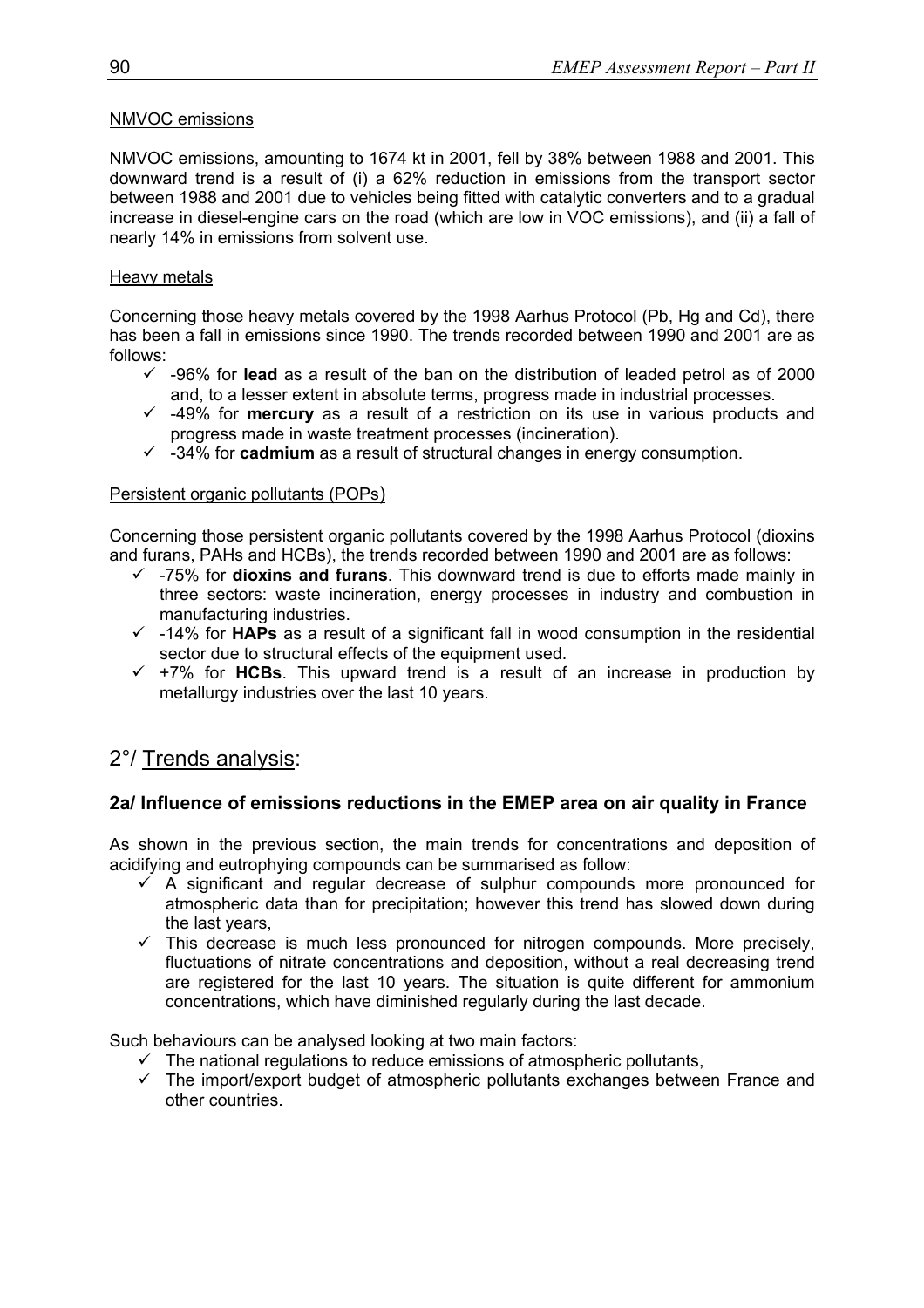To point out these links, several results have been considered:

- $\checkmark$  French studies<sup>1</sup> based on source/receptor analysis
- $\checkmark$  Sector analysis allowed by backward trajectories running<sup>2</sup>
- $\checkmark$  Model results analysis.

Generally speaking, the simulations made with the EMEP lagrangian and eulerian models show that for the last twenty years:

- 1) More than 30% of SOx deposition come from national sulfur emissions,
- 2) About 30% of NOx deposition are explained by national emissions of nitrogen,
- 3) About 80% of reduced nitrogen is issued from national ammonia emissions.

To complete this analysis, acid rain events registered at six French stations scattered all over the country have been considered. Three of them (Morvan, Le Casset and Donon) have been precisely studied by the Ecole des Mines de Douai with a receptor-oriented model, applied to five years of meteorological data. The others have simply been analysed with sector analysis tools applied to the last decade.

- $\checkmark$  The results of this study for a station located in the middle of France (Morvan) determine five classes of backward trajectories associated with the precipitation: the fluxes from SW and WSW sectors contribute for 51,5% of events, the fluxes of NW and E contribute for 30,5 % of events but are the main responsible of high concentrations in sulphates, nitrate, ammonium and hydronium. Regions found to be responsible for rain events coincide with European regions known for their high anthropogenic emissions of  $SO<sub>2</sub>$  and NOx (Great Britain, Northern France, Belgium, The Netherlands and North Sea).
- $\checkmark$  The results for Iraty (Southwest of France) determines five classes of backward trajectories associated with the precipitation collected in this station: the fluxes from W sectors (NNW, NW, W and WSW) contribute for 71,3% of events, the flux of S (low wind) contributes for 28,7 % of events but is the main responsible of high concentrations in sulphate, nitrate, ammonium and calcium. The high concentrations of hydronium are identified from NNW sector.
- $\checkmark$  The results for Le Casset (Eastern mountainous region, not included in EMEP stations) determines four classes of backward trajectories associated with the precipitation collected in this station: the fluxes from W and WSW sectors contribute for 34,7% of events, the flux of SSW contributes for 43,3 % and the flux of SE for 22% of events. This last sector is the main responsible for high concentrations in sulphate, nitrate, ammonium and calcium. The concentrations measured in this station are nevertheless low. Regions found to be responsible for rain events coincide with southern and eastern areas known for their high anthropogenic emissions of  $SO<sub>2</sub>$  and NOx (North Africa, northern Italy and Yugoslavia).
- $\checkmark$  A station located in the west part of France and near the sea (La Hague) has revealed that the events are mainly associated with west sector fluxes, but the higher concentrations of sulphur compounds are explained by NEE fluxes. No sector appears clearly responsible for high concentrations of nitrate and ammonium.
- $\checkmark$  In the Northeast of France (Revin) the fluxes come mainly from west sectors (45.5%) and N-NE sectors (20%). Highest concentrations of sulphate, nitrate and ammonium clearly come from East sectors.
- $\checkmark$  For an eastern station (Donon) it should be noted that 56% of acid rains events are related to west fluxes while less than 10% are explained by east sectors fluxes. Once again, the highest concentrations of sulphate, nitrate and ammonium are associated with east sectors.

l

<sup>1</sup> *Programme MERA : Etudes des relations sources/recepteurs influençant les retombées atmosphériques des stations du réseau MERA* ; A. Charron, P. Coddeville, H. Plaisance, rapport ADEME 9962063, oct 2000 <sup>2</sup> Caractérisation des retombées atmosphériques acides en zones rurales :étude des realations

*sources/recepteurs et des moyens de mesure adaptés* ; rapport de thèse A. Charron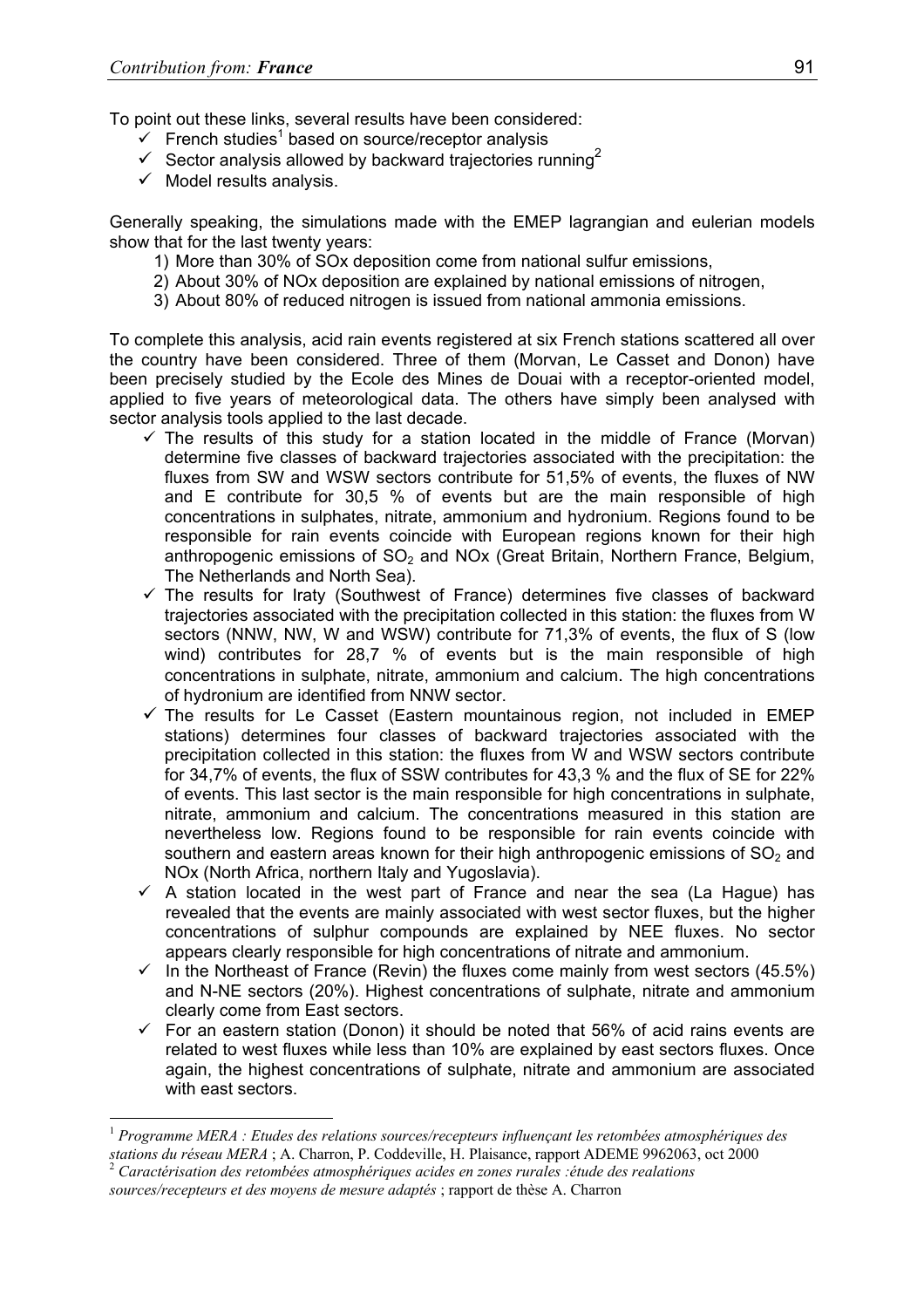All these results show that the southern stations are not influenced by the same sources as the stations situated in the centre part of North. More precisely, these sites are less influenced by the high emissions of Central or North-western Europe. Only pH values seem under the influence of  $SO<sub>2</sub>$  and  $NO<sub>x</sub>$  emissions from one of these areas. The Southern stations are very influenced by anthropogenic emissions and crustal sources around the Mediterranean Basin and North Africa. The relation between sulphate, nitrate and ammonium has been identified at several stations. This observation suggests that  $NH_4HSO_4$ ,  $(NH_4)_2SO_4$ and  $NH<sub>4</sub>NO<sub>3</sub>$  are transported as aerosols.

The average source/receptor matrices computed by the EMEP models confirm these conclusions.  $SO_x$  and  $NO_x$  deposition in the northern part of France are largely influenced by emissions from Belgium, Germany and United Kingdom. In the southern part of the country, the pollutant levels are explained by emissions from Spain and Italy. The little part of imported reduced nitrogen could be assigned to ammonia emissions from Spain, Netherlands, Germany, Italy and UK.

As a consequence, it should be noted that:

- $\checkmark$  The relative stagnation of reduced nitrogen concentrations can be explained by the stagnation of national ammonia emissions,
- $\leq$  The sharp decrease of SO<sub>x</sub> concentrations and deposition can be interpreted as a consequence of the general reduction of sulphur emissions in Europe,
- $\checkmark$  More questions arise for NO<sub>x</sub> data. The decrease of the oxides of nitrogen levels is not so important compared to the emission reductions applied. National emissions have diminished particularly during the last decade, after a small increase at the beginning of the nineties. This scheme is exactly the same as in Italy. The neighbouring countries where  $NO<sub>x</sub>$  emissions have increased or remain quite constant are Spain and Belgium. Elsewhere (Germany, UK, Netherlands) emissions have decreased.

# **2b/ Influence of French emissions reductions on air quality in the EMEP area**

Similarly it could be very interesting to analyse the possible impact of emission reductions applied in France, to air pollutant concentration and deposition in the other countries of the EMEP area.

Considering the import/export budgets calculated by the MSC-W tools for the years 1996 and 1998, it should be confirmed that:

- 60 to 75 % of sulphate emitted in France are exported to the EMEP area,
- 65 to 80 % of nitrate are exported in oxidised form to the EMEP area,
- about 35% of reduced nitrogen is exported to the EMEP area.

The countries mainly concerned by this kind of pollution are neighbouring zones in the north (UK, Germany, Belgium), and in the Mediterranean region (Italy, Spain). All countries show a strong decrease of sulphate concentrations in air and precipitation pointing to the benefits of European and national regulations (the same as in France). Trends are not so clear for oxidised and reduced nitrogen.  $NO<sub>x</sub>$  and  $NH<sub>x</sub>$  concentrations in the above countries did not decrease since the beginning of the nineties. Although France is an obvious contributor, French  $NO<sub>x</sub>$  emissions have been reduced by 25% during this period.

This short analysis associated to the one proposed in the previous chapter emphasises the questions arising with the disappointing results relative to nitrogen compounds in the environment. Gaseous chemistry, secondary aerosols formation and meteorology might be put forward obviously. Nevertheless it seems reasonable to consider potential other contributors who might be grouped in "boundary conditions": marine inputs, transatlantic or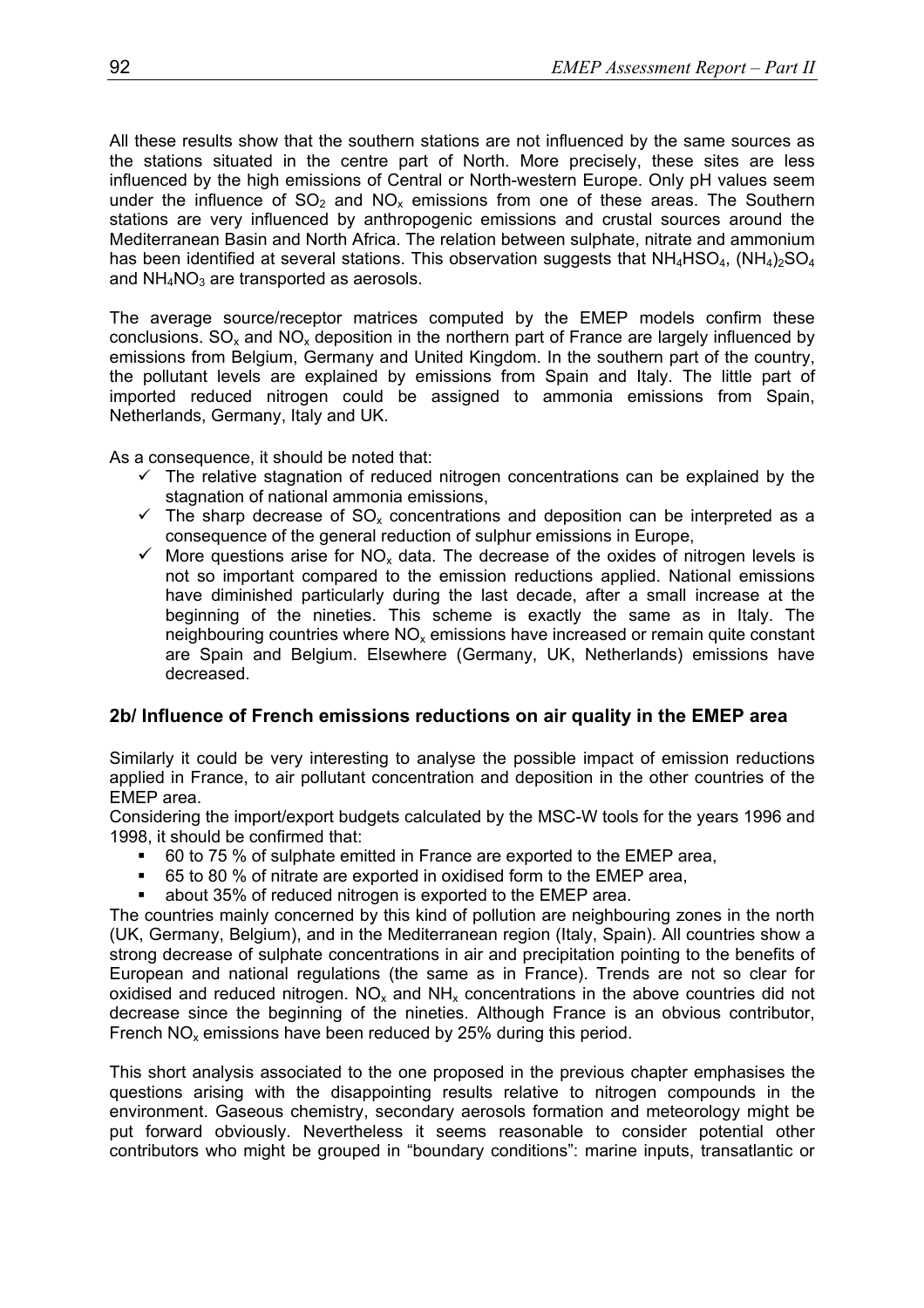Asian pollution for instance. On this point of view it might be interesting to complete EMEP analysis with hemispheric considerations in a more systematic way.

# **2c/ Impact of measures on emission reduction**

Different measures have been adopted and implemented at EU level to limit emissions of:

- $\checkmark$  **SO**<sub>2</sub> (restricting the sulphur content of fuels, limiting emissions from large combustion plants,…),
- $\checkmark$  **NOx** (Auto-oil Programme, limiting emissions from large combustion plants,...),
- 9 **NMVOCs** (Auto-oil Programme, restricting emissions from the storage and distribution of petrol and from solvent use,…),
- $\checkmark$  Pb (ban on the use of lead as an anti-detonating agent in petrol),
- $\checkmark$  **Dioxins and furans** (restricting emissions from incinerator plants).

French energy policy has also contributed to a fall in acid deposition. Implementation of the French nuclear energy programme in the 1970s and 1980s, combined with energy conservation measures, led to a fall in the consumption of fossil fuels for energy production. Further measures include those implemented by operators of industrial facilities, such as fuel switching (a reduction in the use of sulphur-containing fuels in favour of natural gas) and improved energy efficiency of plants.

This action has been supplemented by measures under national legislation such as the 1996 Clean Air and Rational Use of Energy Act and its implementing Decrees and Orders, including adoption and implementation of Air Protection Plans (PPA), Urban Transport Plans (PDU) and sector-specific Orders under legislation on Plants Classified for Environmental Protection Purposes (ICPE).

# 3°/ Environmental situation in France:

France participates to most of the International Cooperative Programmes (ICPs) managed by the Working Group on Effects (WGE). French research related to the estimation of critical loads is briefly described below.

National maps of nitrogen and acidic critical loads are available at a more accurate scale (1/1 000 000ème) than the EMEP grids used in Europe.

Acidity data are measured in France in some restricted geographic areas (Vosges, Ardennes, Massif Central). Thanks to the support from the Agency for the environment and energy Management (ADEME) and from the Ministry of environment, a critical load database has been elaborated from water and soil samplings issued from several years of field measurements. It is managed by the Laboratoire des Mécanismes de Transfert en Géologie (CNRS<sup>3</sup>/Université Paul Sabatier, Toulouse). Acidic critical loads maps have been established showing levels greater than 2 keg ha<sup>-1</sup> an<sup>-1</sup> on 60 % of the country area and lesser than 0.5 keq ha<sup>-1</sup> an<sup>-1</sup> on less than 10 % of the area. Comparing these results with deposition data has pointed out the fact that risk of critical load exceedances mainly concerns three sensible forest species (Scots pine, Norway Spruce, pedunculate oak) particularly in the Landes, the Vosges and the Ardennes regions. Total deposition maps modelled or measured show that risk of exceedance mainly exists at specific local situations and that acidic deposition is generally acceptable. However, atmospheric acidification must not be underestimated, particularly in the North of France.

 $\overline{a}$ 

<sup>&</sup>lt;sup>3</sup> Centre National de Recherche Scientifique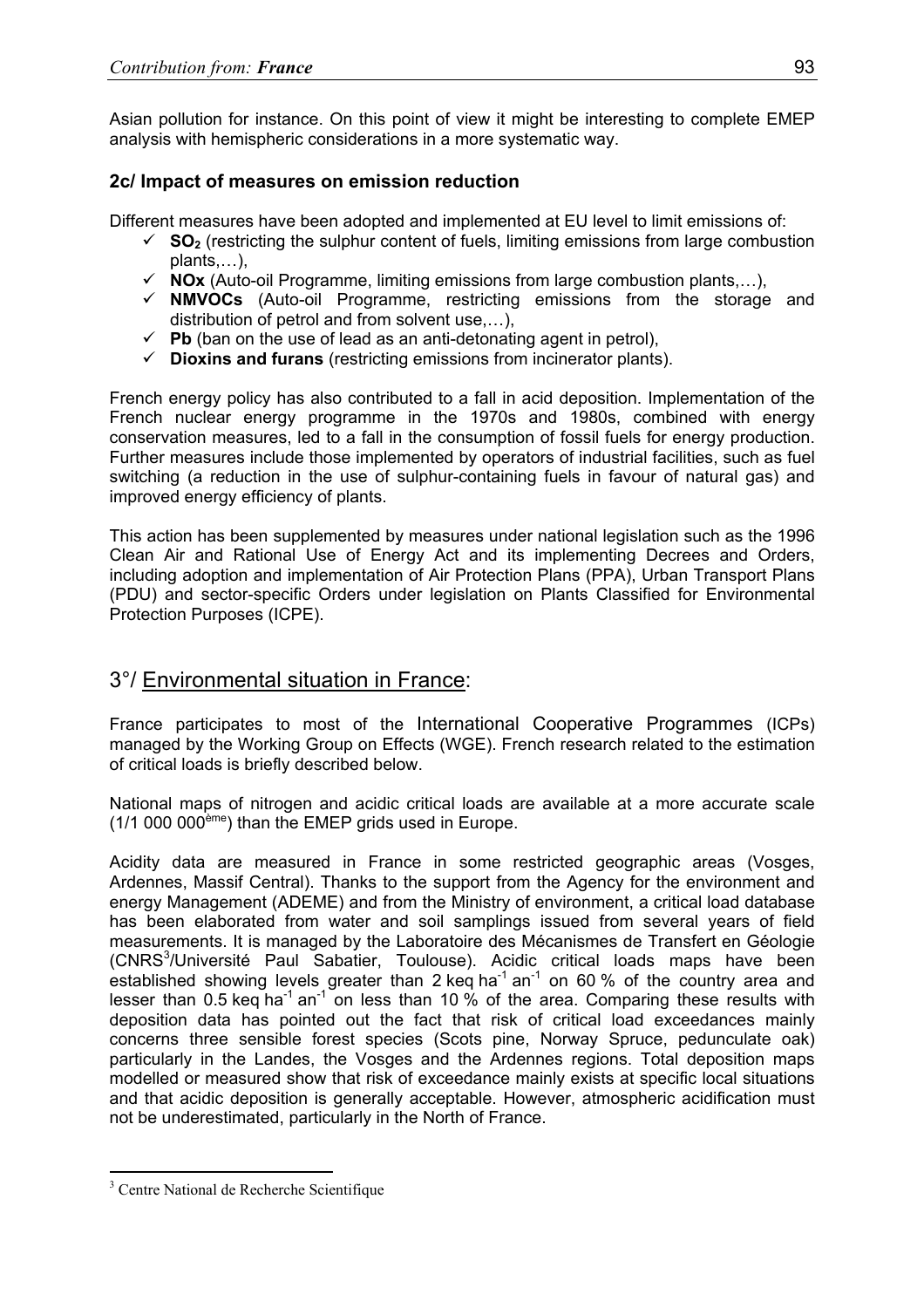Maps of nutrient nitrogen critical loads have been established in France in 2000 for forest and meadow ecosystems (0.2-0.5 keq N ha<sup>-1</sup> yr<sup>-1</sup> for 20% of the country and 0.5-2 keq N ha<sup>-1</sup> yr<sup>-1</sup> elsewhere). Potential exceedances are estimated everywhere in France, but more particularly in the Northeast, in the Ardennes and in the Vosges regions.

Concerning ozone, measurements issued from 80 sites have been used to compute maps which show clearly a strong exceedance of the critical load of 10 000 ppb.h. The areas most concerned are the Ile-de-France, the Southeast and Northeast regions. Other observations are devoted to identify indicators specific to ozone impact on forests and natural vegetation (In the Alpes-maritimes for instance).

The present state of the art does not allow mapping national heavy metal critical loads. The only maps available for heavy metal deposition originated from moss bio-monitoring network<sup>4</sup>. These data collected since 1996 have been integrated in the database managed by ADEME.

Finally, a first exposure map for materials was elaborated in 2001 for the Portland limestone in Ile de France.

# 4°/ further actions in the EMEP framework :

# **4a/ EMEP/MERA French monitoring network evolution**

The EMEP/MERA network needs further developments to keep sampling and analysing equipment in accordance with the state of the art and with EMEP recommendations. For coming years, different developments are investigated. First, the current network will be improved, on the one hand by considering new locations for La Crouzille and La Hague stations to get better information satisfying EMEP criteria, and on the other hand by setting up a new station in the Mediterranean part of the country to record Mediterranean fluxes influence. In addition, the list of measured pollutants will be extended to heavy metals, PM10, POPs and nitrogen compounds.

# **4b/ Forecasting the 2010 horizon with the CHIMERE model**

In France one of the main problems from the air quality point of view is related to secondary photochemical pollutants, and more precisely to ozone. In this framework it is interesting to evaluate the impact of  $NO<sub>x</sub>$  and VOC 2010 emission regulations on ozone ground level. Several scenarios have been studied using the CHIMERE French continental model (CNRS/IPSL).

As an example, some simulations are presented below for the 2001 summer. The reference scenario is based on the 1998 emissions, while the GOT scenario assumes that the Gothenburg Protocol recommendations have been implemented. The results have been assessed for 220 European rural or peri-urban stations. Two indicators are plotted: maps of mean daily ozone concentrations and the number of exceedances as a function of the threshold.

l

<sup>4</sup> *Retombées atmosphériques de métaux en France : estimation par dosage dans des mousses – Campagne 1996* ; Galsomiès L, Savanne D, Letrouit M-A, Ayrault S, Charré B., ADEME Editions, France, 1999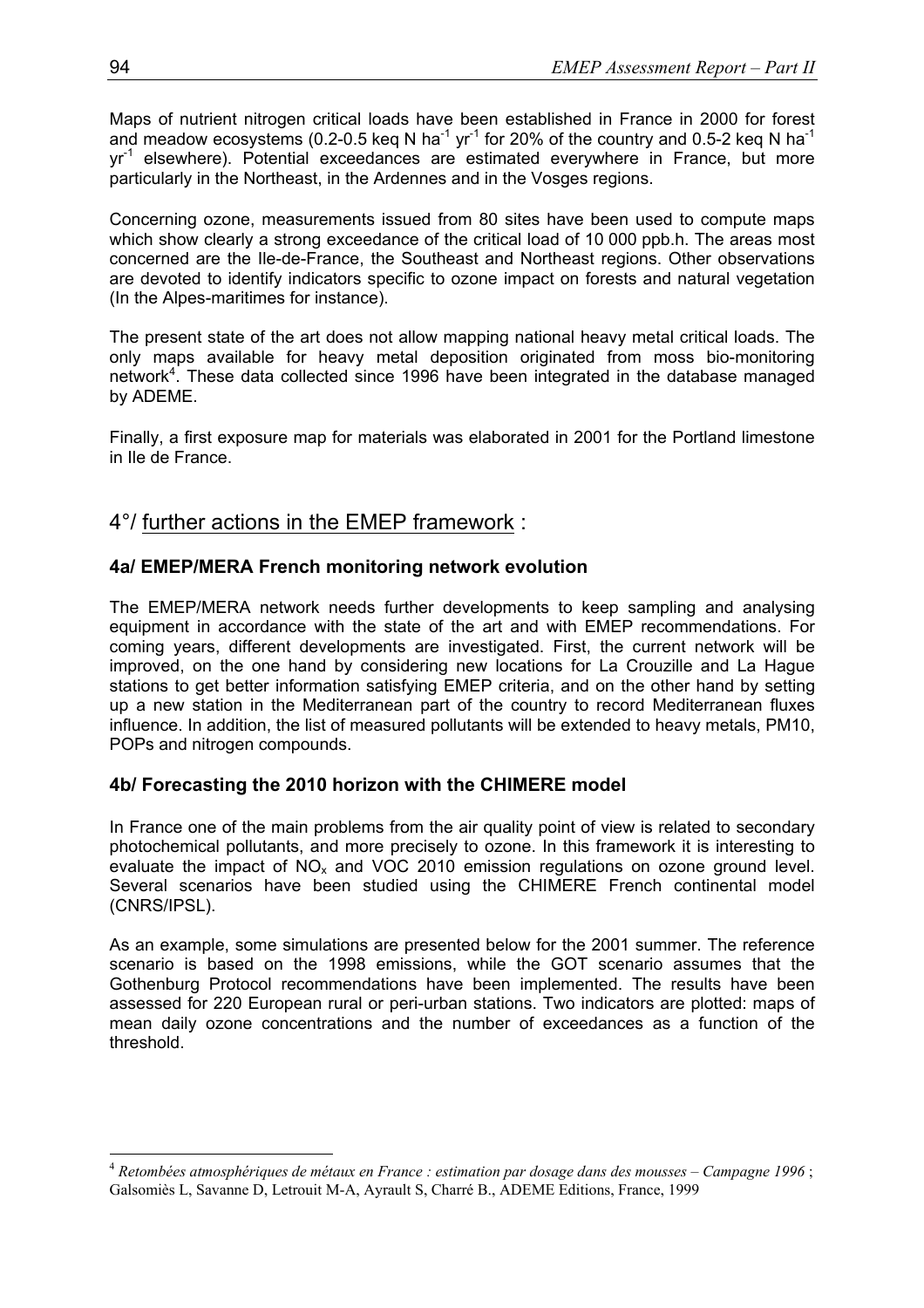

*Mean ozone concentrations for summer 2001; base case (1998 emissions) on the left and Gotheburg protocole emissions on the right*



*Number of exceedances as a function of the threshold for reference case and Gotheburg scenario* 

Air quality improvement obtained with the GOT scenario is obvious. Moreover it can be seen that the highest the thresholds, the greater the ozone concentrations decrease. This suggests that emissions regulations would influence peak ozone concentrations more than background concentrations. These results have to be refined considering other pollutants  $(NO<sub>2</sub>$  for example) and regional studies (City Delta project within the framework of CAFE<sup>5</sup> for example).

# **4c/ Recommendations for EMEP**

## *Improving methodologies to estimate emissions*

The new format of "emission reporting" (NFR) will enable modellers to have more harmonised information at their disposal within the UNECE. However, aggregating activities in accordance with this new format is much less transparent than the previous reporting system was, and raises problems in terms of public information. Furthermore, it is necessary to bear in mind the need to improve emissions data for certain sectors (agriculture, biotic emissions,...) or certain pollutants (particles, heavy metals, POPs,  $NH<sub>3</sub>$ ...) for which there are considerable uncertainties.

 $\overline{a}$ 

<sup>5</sup> CAFE : Clean Air For Europe